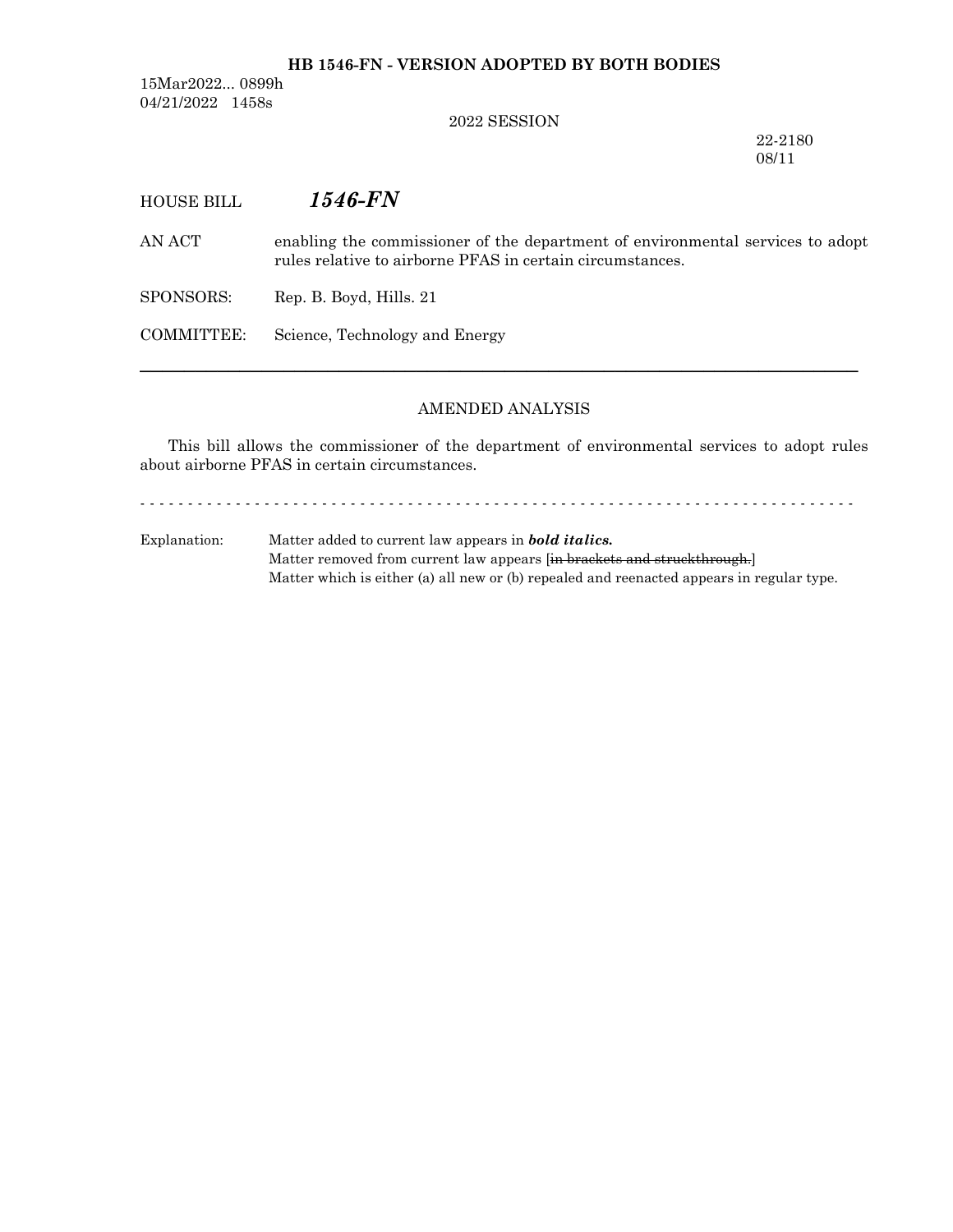#### **HB 1546-FN - VERSION ADOPTED BY BOTH BODIES**

15Mar2022... 0899h 04/21/2022 1458s 22-2180

08/11

### STATE OF NEW HAMPSHIRE

*In the Year of Our Lord Two Thousand Twenty Two*

# AN ACT enabling the commissioner of the department of environmental services to adopt rules relative to airborne PFAS in certain circumstances.

*Be it Enacted by the Senate and House of Representatives in General Court convened:*

1 New Paragraph; Regulated Toxic Air Pollutants. Amend RSA 125-I:4 by inserting after paragraph V the following new paragraph: 1 2

VI. By January 1, 2023 and annually thereafter, the commissioner shall consider peerreviewed studies of the acute, chronic, mutagenic, reproductive, or developmental health effects in humans as a result of inhalation exposure to an individual per and polyfluoroalkyl substance, and whether to establish or modify any classification or ambient air limit for such individual per and polyfluoroalkyl substance by adopting rules in accordance with the provisions of RSA 541-A. 2 Effective Date. This act shall take effect January 1, 2023. 3 4 5 6 7 8